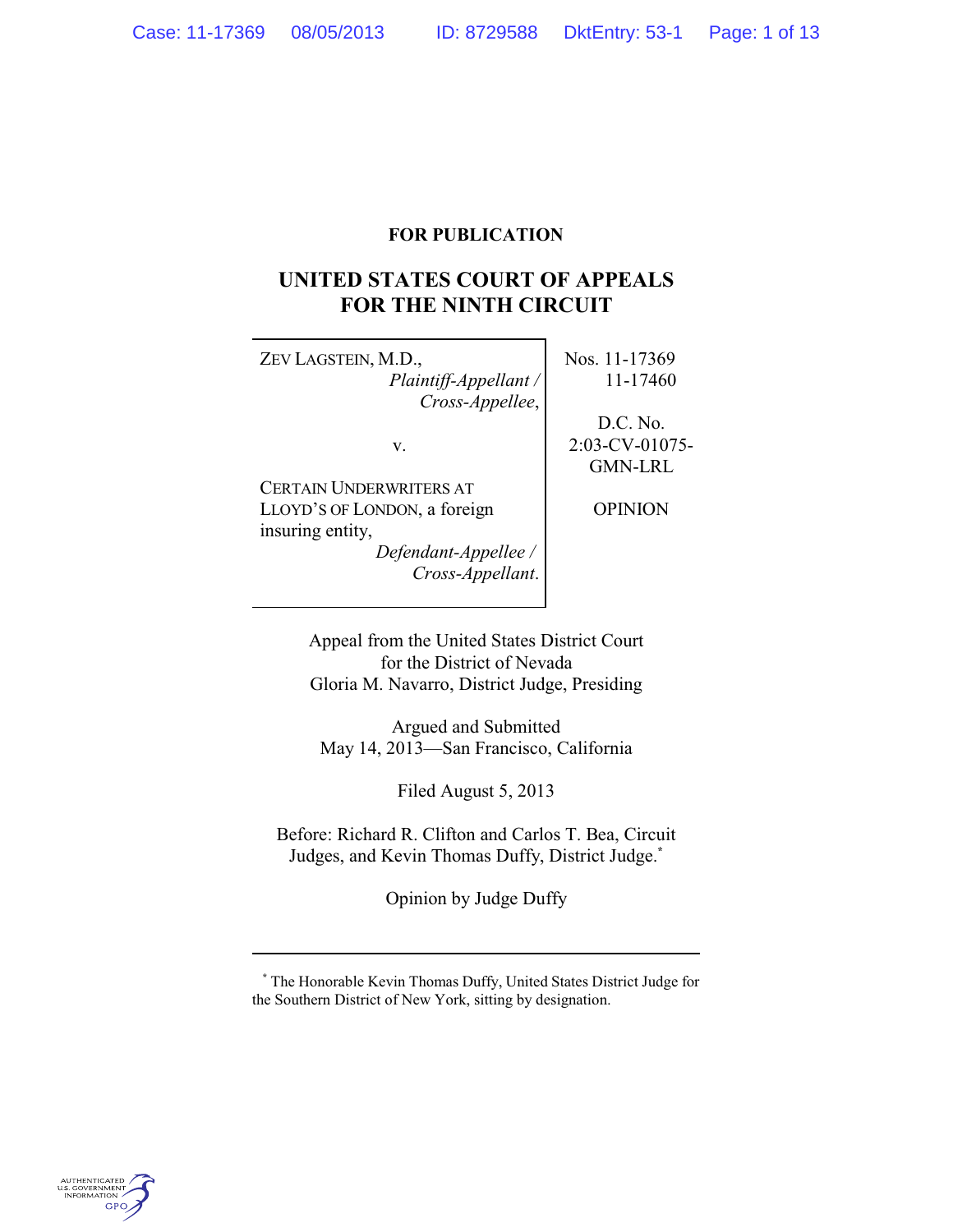## **SUMMARY\*\***

## **Attorney's Fees / Arbitration Award**

The panel reversed and remanded the district court's ruling on interest and attorney's fees, and affirmed the district court's denial of a request for return of an alleged overpayment to plaintiff from an escrow fund in an diversity action involving an arbitration award arising from a plaintiff's claim on a disability insurance policy.

The panel held as a threshold issue that the decision of the arbitrators—which awarded the plaintiff interest on contract damages—did not foreclose the district court from awarding interest on the remaining portions of the arbitration award. The panel held that under Nevada law plaintiff was entitled to collect post-award, pre-judgment interest on the noncontract damages portions of the arbitration award from the date of the awards through the date of payment. The panel also held that plaintiff was entitled to collect post-judgment interest on his post-award, pre-judgment interest from the date of this opinion until the date the insurer pays the interest. The panel remanded with instructions to award plaintiff attorney's fees pursuant to Nev. Rev. Stat. § 689A.410(5). Finally, the panel held that the district court did not impermissibly overpay plaintiff when it released funds from the escrow account and included interest on the contract damages through the date of payment.

**<sup>\*\*</sup>** This summary constitutes no part of the opinion of the court. It has been prepared by court staff for the convenience of the reader.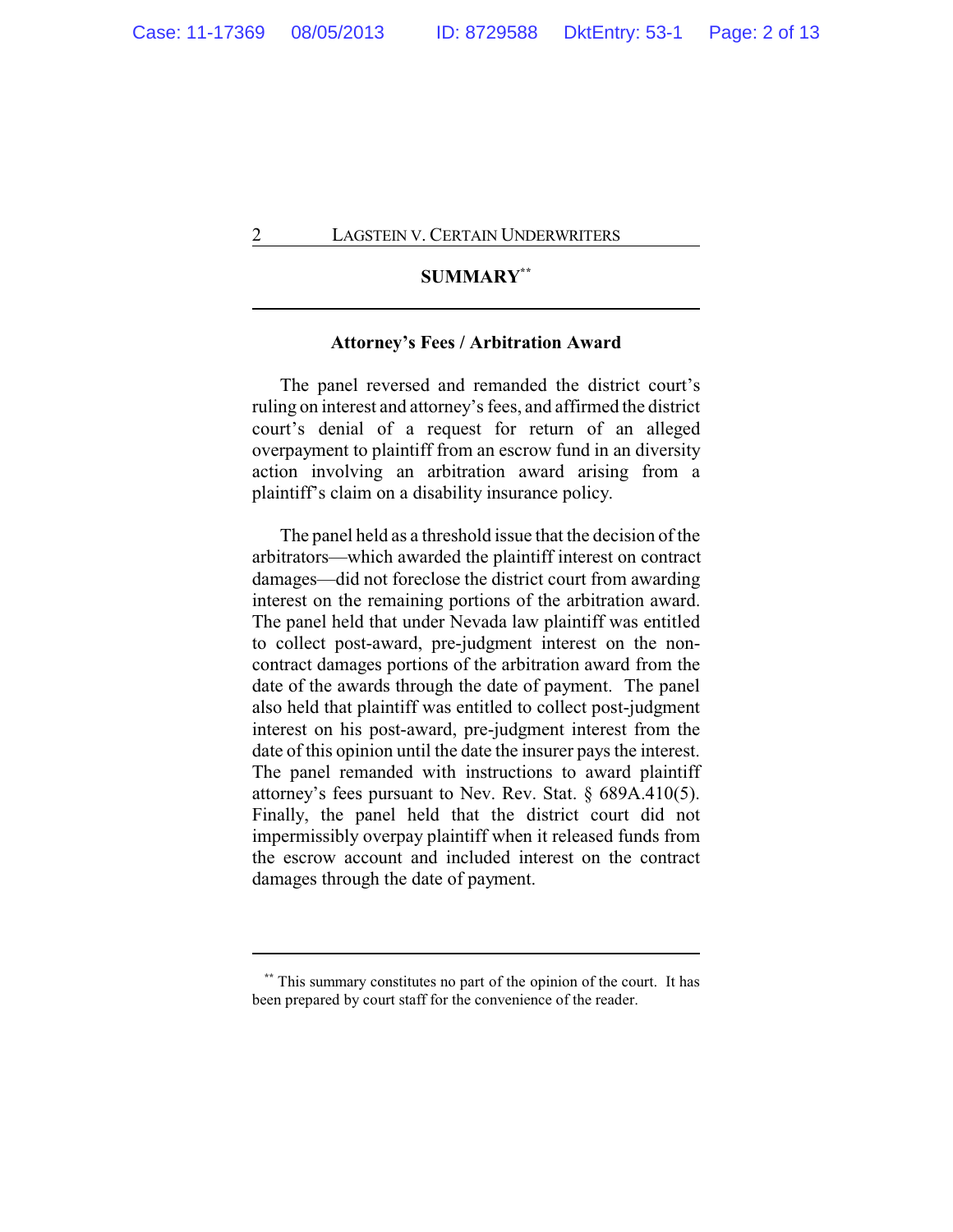## **COUNSEL**

Thomas L. Hudson (argued), Osborn Maledon, P.A., Phoenix, Arizona; Charles J. Surrano III and John N. Wilborn, Surrano Law Offices, Phoenix, Arizona; Julie A. Mersch, Law Offices of Julie A. Mersch, Las Vegas, Nevada, for Plaintiff-Appellant/Cross-Appellee.

Evan M. Tager (argued) and Philip Allen Lacovara, Mayer Brown LLP, Washington, D.C.; Joseph M. Rimac, Anna M. Martin, and Kevin G. Gill, Rimac Martin, P.C., San Francisco, California, for Defendant-Appellee/Cross-Appellant.

## **OPINION**

DUFFY, District Judge:

After undergoing major heart surgery in 2001, Dr. Zev Lagstein, a nuclear cardiologist, made a claim on a disability insurance policy he had purchased from Certain Underwriters at Lloyd's of London. Lloyd's pussyfooted for years only to eventually deny the claim, so Dr. Lagstein sued in the United States District Court for the District of Nevada. Lloyd's moved to arbitrate pursuant to the policy, and the District Court granted the motion.

Illustrating the maxim "be careful what you wish for," the arbitration was wildly successful for Dr. Lagstein, resulting in a total damages award of over \$6 million against Lloyd's, including \$4 million in punitive damages. Lloyd's, unhappy with the result of the arbitration it had demanded, successfully moved in the District Court to vacate the award.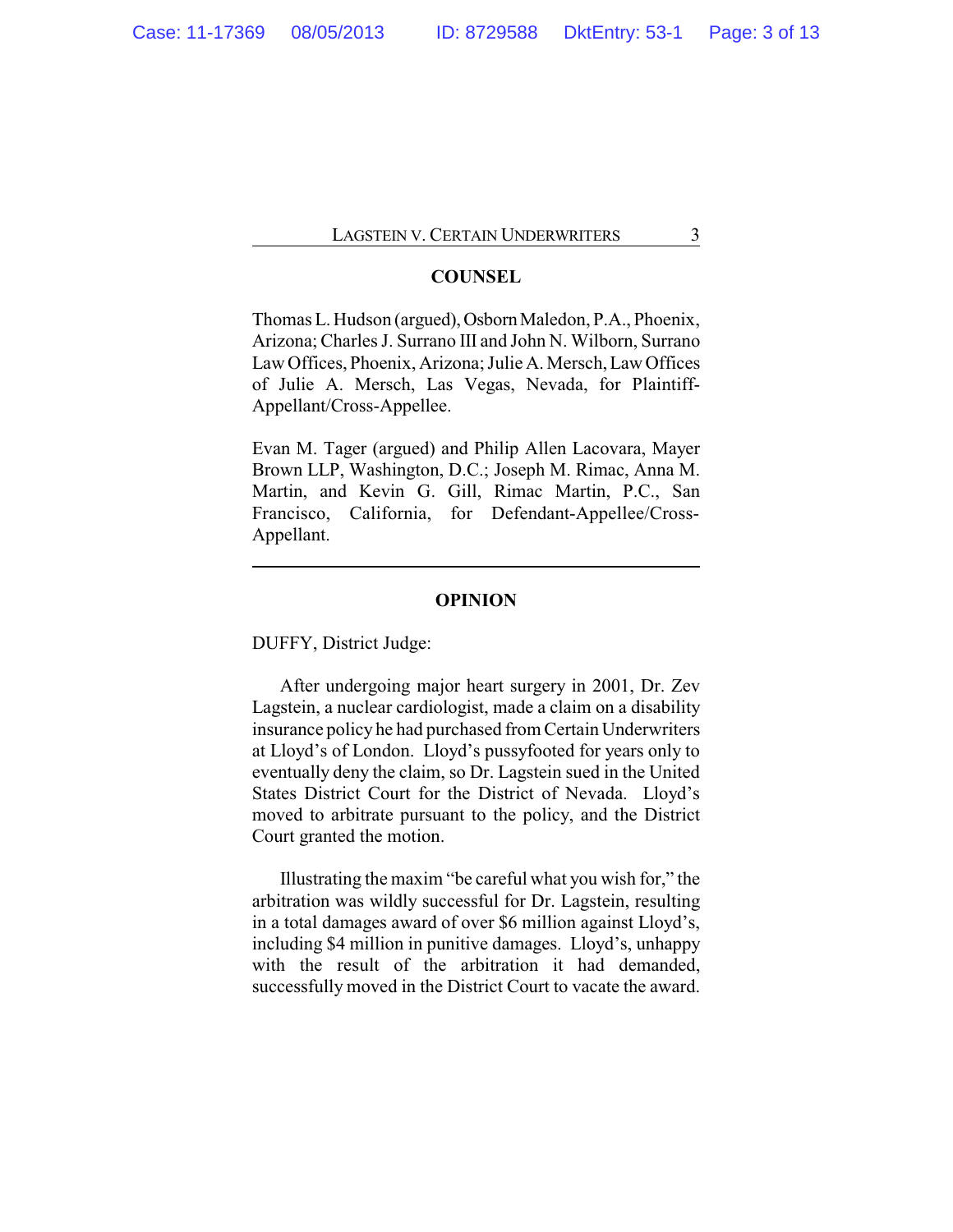Dr. Lagstein appealed, and this court reversed and remanded with instructions to confirm the award. The District Court then confirmed the award but denied Dr. Lagstein's request for interest and attorneys' fees. Dr. Lagstein now appeals the District Court's ruling on interest and attorneys' fees, and Lloyd's cross-appeals requesting return of an alleged overpayment to Dr. Lagstein from a fund which held the award in escrow pending the outcome of litigation. As discussed below, we **REVERSE** and **REMAND** on the issues of interest and attorney's fees, and **AFFIRM** on the issue of overpayment.

#### **BACKGROUND**

In 1999, Dr. Lagstein purchased a disability insurance policy from Lloyd's. Under the policy, Lloyd's agreed to pay Dr. Lagstein \$15,000 per month for up to sixty months in the event that Dr. Lagstein became unable to practice medicine due to disability. In 2001, Dr. Lagstein developed heart disease, severe migraine headaches, and other neurological problems. Several physicians who examined him concluded that he was permanently disabled and could no longer practice medicine. Dr. Lagstein made a claim for benefits under the policy.

By early 2002, Dr. Lagstein had yet to receive any benefits or even a decision on his claim, so he went back to work against the advice of his doctors. In September 2003, with still no decision on his claim, Dr. Lagstein filed a complaint in the District Court claiming breach of contract, breach of the covenant of good faith and fair dealing, and unfair trade practices. Upon Lloyd's motion, the District Court stayed the lawsuit pending binding arbitration required by the policy.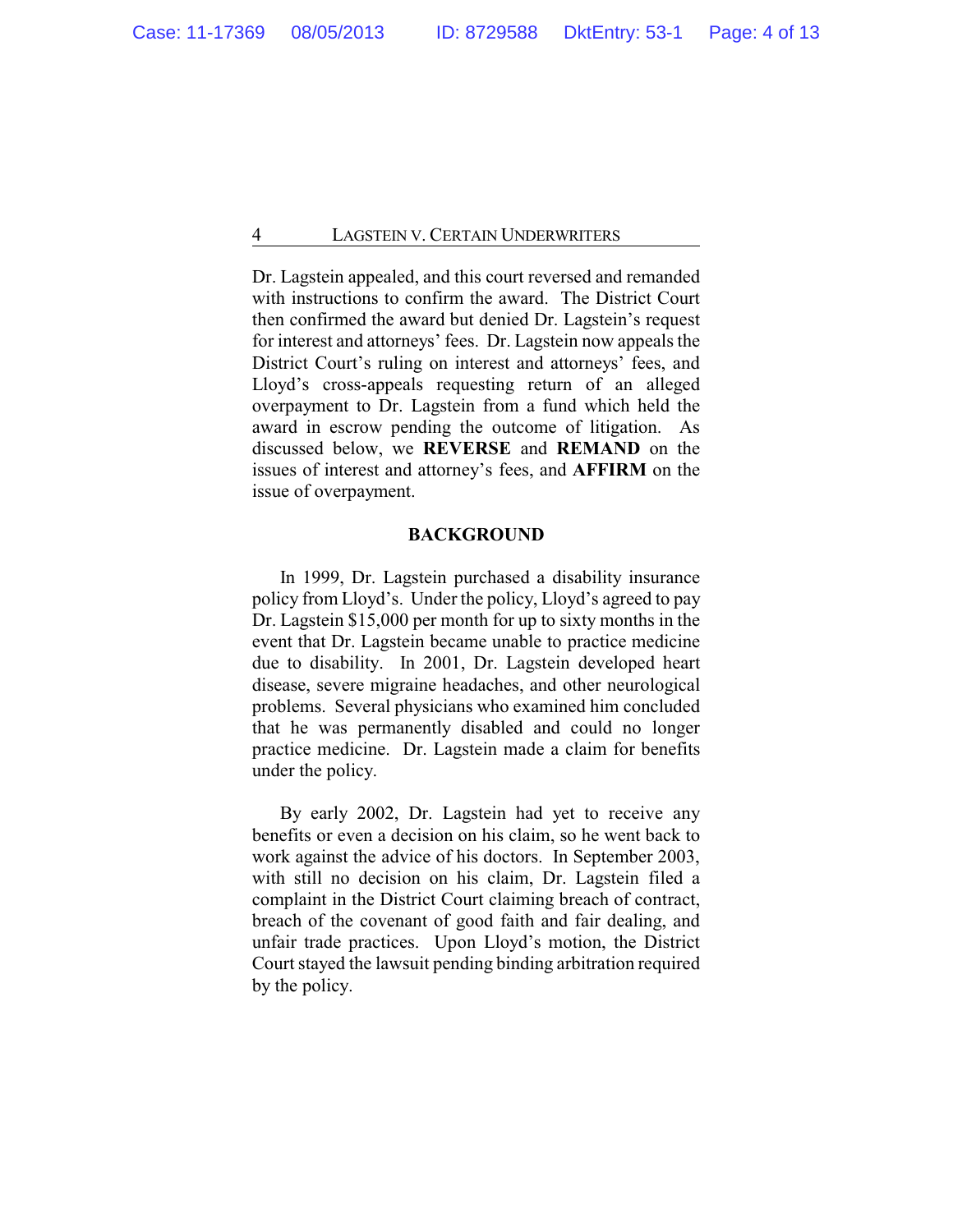An initial arbitration was held from July 11 to July 14, 2006, and the panel issued a decision on August 31, 2006. A divided panel concluded that Dr. Lagstein should be awarded the full value of his policy, \$900,000, plus interest from "30 days after January 17, 2002" (the date Lloyd's was obligated to rule on the claim under Nevada law), and \$1,500,000 for emotional distress. The panel also concluded that punitive damages would be determined at a separate hearing.

The punitive damages hearing was held on November 21 and 22, 2006, and the same majority of the panel awarded Dr. Lagstein \$4 million in punitive damages on December 14, 2006. The panel also awarded Dr. Lagstein attorneys' fees for the arbitration in the amount of \$350,000.00 and one-half of the arbitrators' fees.

Lloyd's moved in the District Court to vacate the arbitration award on several grounds. The District Court vacated the awards on August 15, 2007, concluding that the size of the awards was excessive and in manifest disregard of the law, and that the punitive damages award contravened public policy and exceeded the panel's jurisdiction. *See Lagstein v. Certain Underwriters at Lloyds of London*, CV-S-03-1075-RCJ, 2007 WL 2363871, at \*2 (D. Nev. Aug. 15, 2007).

Dr. Lagstein appealed. On June 10, 2010, this court reversed and remanded with instructions to confirm the full awards, holding that the vacatur was not properly based on any of the enumerated grounds upon which a court may vacate, modify, or correct an arbitration award pursuant to the Federal Arbitration Act ("FAA"). *See Lagstein v. Certain Underwriters at Lloyd's, London*, 607 F.3d 634, 645 (9th Cir. 2010).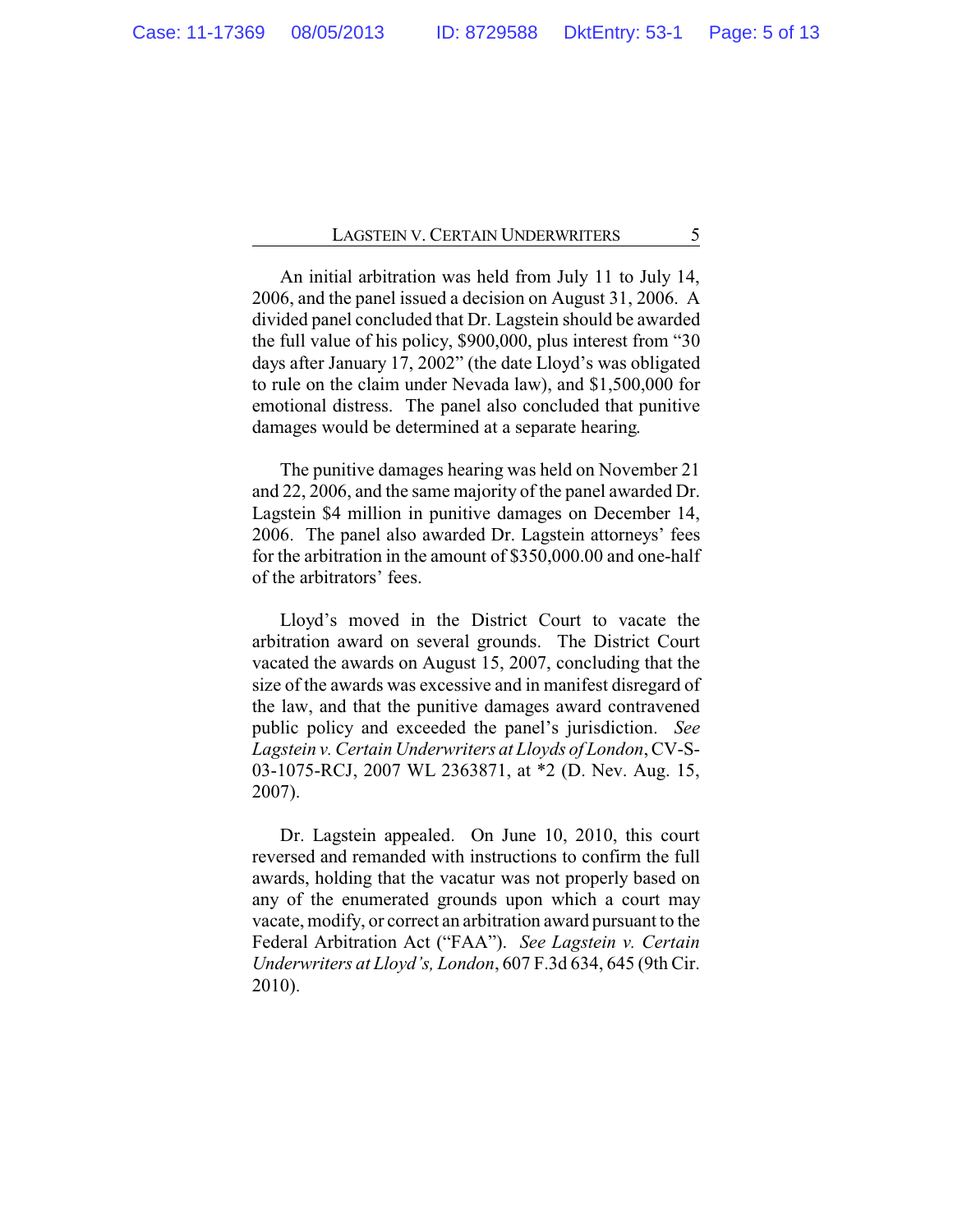After this court issued its opinion, the District Court entered an order confirming the awards on June 16, 2010. However, because the mandate had not yet issued from this court, Lloyd's filed an emergency order to vacate, which the District Court promptly granted on June 21, 2010. Lloyd's petitioned for a panel rehearing and a rehearing en banc, both of which this court denied.

The parties then entered into a stipulation. Lloyd's requested a stay of the mandate while it petitioned the Supreme Court for a writ of certiorari. In exchange for Dr. Lagstein agreeing to the stay, Lloyd's posted a security in the amount of \$7.4 million and stipulated that "any undisputed amount to which [Dr. Lagstein] is entitled under the Awards will be distributed to his attorney's trust account from the security following the certiorari process . . . ." The Supreme Court denied Lloyd's petition on December 13, 2010. *Certain Underwriters at Lloyd's, London v. Lagstein*, 131 S. Ct. 832 (2010). On December 14, 2010, Dr. Lagstein moved for release of the funds pursuant to the parties' stipulation. On December 16, 2010, the District Court ordered the clerk to pay Dr. Lagstein \$7,315,975.34 from the security posted by Lloyd's, which was comprised of the principal amount of the arbitration awards (\$6,943,950.17) plus interest on the contract damages award**<sup>1</sup>** (\$372,025.17).

In the meantime, while awaiting the Supreme Court's decision on Lloyd's certiorari petition, Dr. Lagstein applied to this court for attorneys' fees. On August 24, 2010, this

**<sup>1</sup>** For simplicity, this opinion refers to the \$900,000.00 damages awarded for Lloyd's breach of the insurance policy as the 'contract damages' award. The other awards Dr. Lagstein received are collectively referred to as the 'non-contract damages.'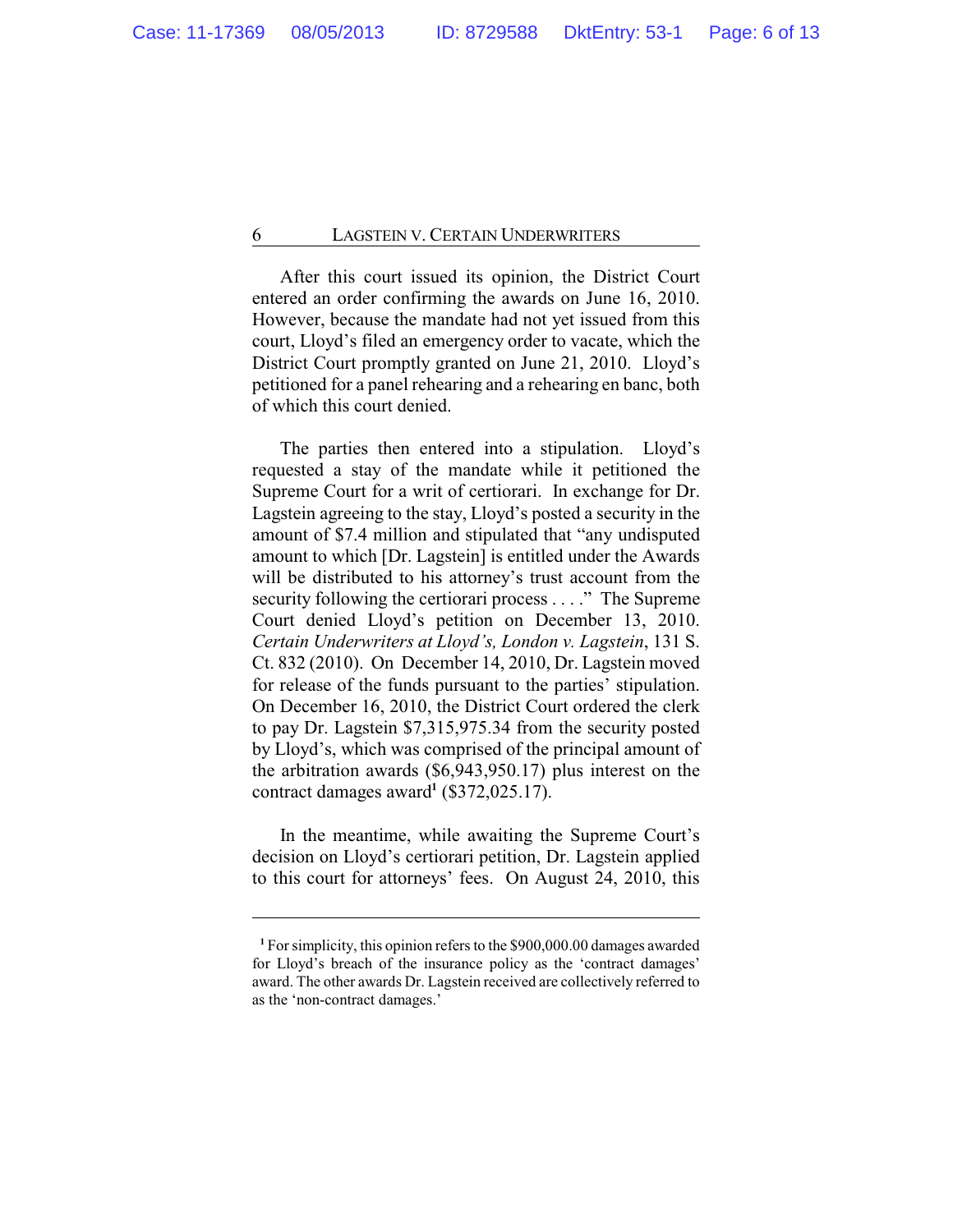court ordered that the request be transferred to the District Court. On January 5, 2011, Dr. Lagstein moved for attorneys' fees in the District Court. On January 6, 2011, Dr. Lagstein filed in this court a Motion to Lift Stay and Issue Mandate Taxing Costs and Request for Instructions in the Mandate About the Allowance of Interest ("Motion to Lift Stay"). The Motion to Lift Stay requested that this court include in the mandate instructions concerning pre- and postjudgment interest. The motion acknowledged, however, that "if [this court] . . . is inclined to have the district court consider the interest issue in the first instance and is inclined to agree that the state rates should apply until the awards are confirmed on remand, it need not specify anything about interest in the mandate . . . ." The following day—January 7, 2011—the clerk issued the mandate, which awarded costs to Dr. Lagstein in the amount of \$1,050.40. On January 24, 2011, without awaiting a response from Lloyd's, this court denied Dr. Lagstein's Motion to Lift Stay as moot.

On January 27, 2011, Dr. Lagstein moved in the District Court for confirmation of the arbitration awards and for the court to enter judgment with post-award interest and arbitrators' fees. Lloyd's opposed Dr. Lagstein's motion, and cross-moved for "an order that Dr. Lagstein return the overage of \$372,025.17," which is what the District Court had released from the escrow fund as interest on Dr. Lagstein's contract damages. Remarkably, Lloyd's now argued that the interest constituted an impermissible revision of the arbitration award, even though it had earlier stipulated to that method of interest calculation.

The District Court issued the order that is the subject of this appeal on September 15, 2011, *see Lagstein v. Lloyd's Underwriter at London*, 2:03-CV-01075-GMN, 2011 WL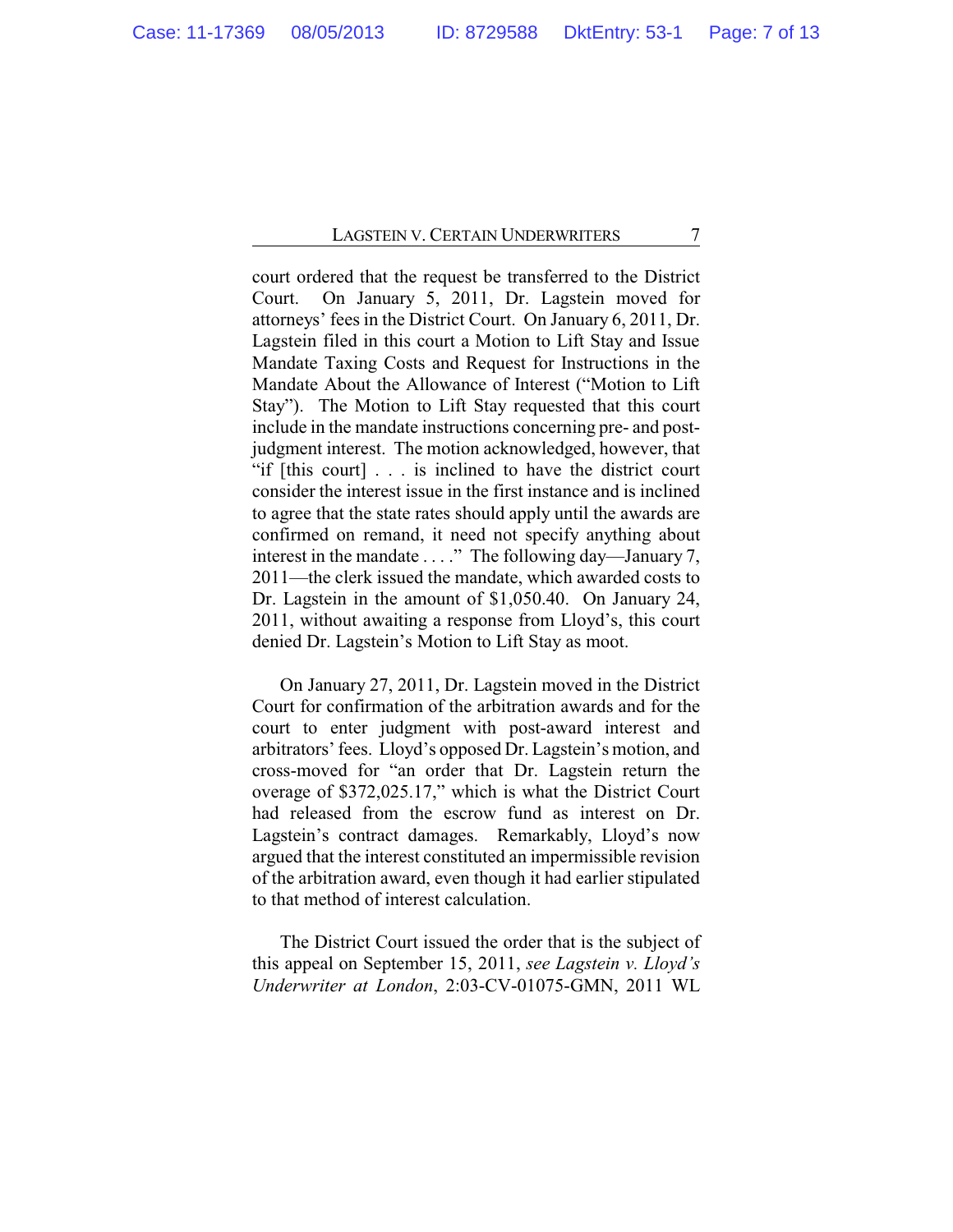4356517 (D. Nev. Sept. 15, 2011), and separately entered judgment confirming the arbitration award on September 23, 2011.**<sup>2</sup>** In its September 15, 2011 order, the District Court delineated the three types of interest potentially available to Dr. Lagstein, since the cases cited by the parties use a number of inconsistent terms. This opinion adopts the same terms as follows: *Pre-award interest* refers to interest that pre-dates the arbitration award (typically calculated from the date the plaintiff filed the complaint); *post-award, pre-judgment interest* refers to interest that runs from the date of the arbitration award until the court's entry of a judgment confirming the award; and *post-judgment interest* refers to interest that runs after the entry of judgment confirming the arbitration award until the day the award is paid.

Ultimately, the District Court granted in part and denied in part Dr. Lagstein's motion, and denied in full Lloyd's cross-motion. The District Court held that (i) Dr. Lagstein was not entitled to post-award, pre-judgment interest under Nevada law; (ii) the arbitrators' fees should be split equally between Plaintiff and Defendant; (iii) Plaintiff was not entitled to attorneys' fees because federal procedural rules, rather than state law, apply to the issue of whether attorneys' fees should be granted; and (iv) since the arbitration award provided for interest on the contract damages until payment, the District Court did not overpay Dr. Lagstein when it released him funds pursuant to the parties' stipulation. Dr.

**<sup>2</sup>** In its September 23, 2011 judgment, the District Court awarded Dr. Lagstein additional interest of \$22,396.75. The District Court reached this amount by calculating 10.75% interest on the \$900,000.00 contract damages award from November 23, 2006 through December 20, 2010 (totaling \$394,421.92) and deducting the interest Lloyd's had already paid fromthe escrowfund on December 20, 2010 (which totaled \$372,025.17).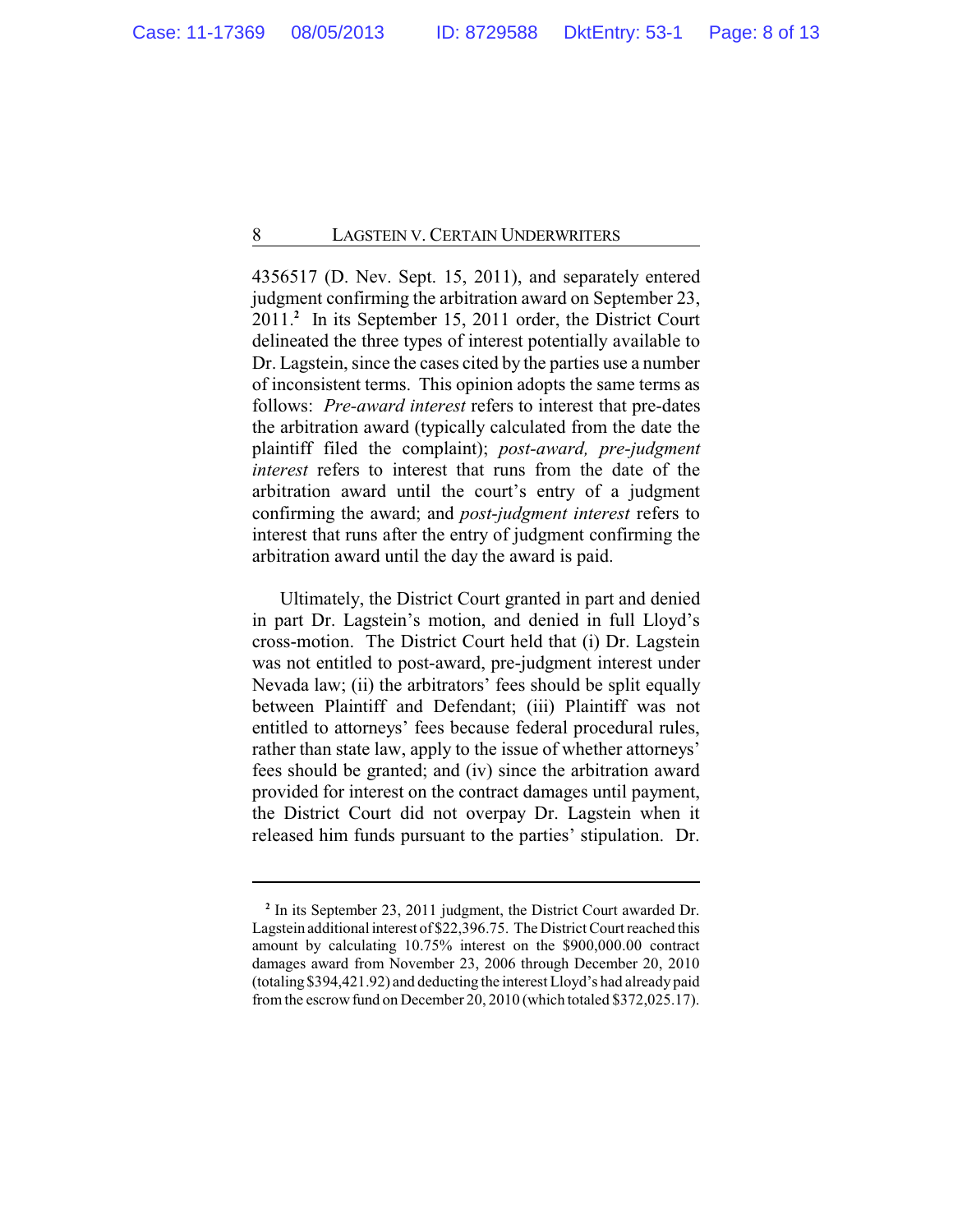Lagstein appealed issues (i) and (iii), and Lloyd's appealed issue (iv).

## **DISCUSSION**

## **I. Interest**

As a threshold issue, the decision of the arbitrators which awarded Dr. Lagstein interest on the contract damages—does not foreclose the District Court from awarding interest on the remaining portions of the arbitration award. Courts do not lack authority to award interest where an arbitration award is silent. *See Northrop Corp. v. Triad Int'l Mktg. S.A.*, 842 F.2d 1154, 1155 (9th Cir. 1988) (per curiam); *see also Kyocera Corp. v. Prudential-Bache Trade Servs., Inc.*, 299 F.3d 769, 794–95 (9th Cir. 2002) (applying same reasoning to attorney's fees), *vacated on other grounds by* 341 F.3d 987, 994 n.11 (9th Cir. 2003) (en banc). While the arbitrators' explicit award of interest on the contract damages should be respected, their failure to speak on interest otherwise does not constitute a denial of interest on other parts of the award.

## **A. Standard of Review**

This court reviews a district court's calculation of interest de novo when, as here, it turns on issues of statutory interpretation. *AT&T Co. v. United Computer Sys., Inc.*, 98 F.3d 1206, 1209 (9th Cir. 1996). In diversity cases such as this one,**<sup>3</sup>** the court looks to state law to determine the rate

**<sup>3</sup>** Although the FAA "provides a means of judicial enforcement where a controversy has been arbitrated pursuant to a valid arbitration provision and the arbitrator has made an award," it does not "confer jurisdiction on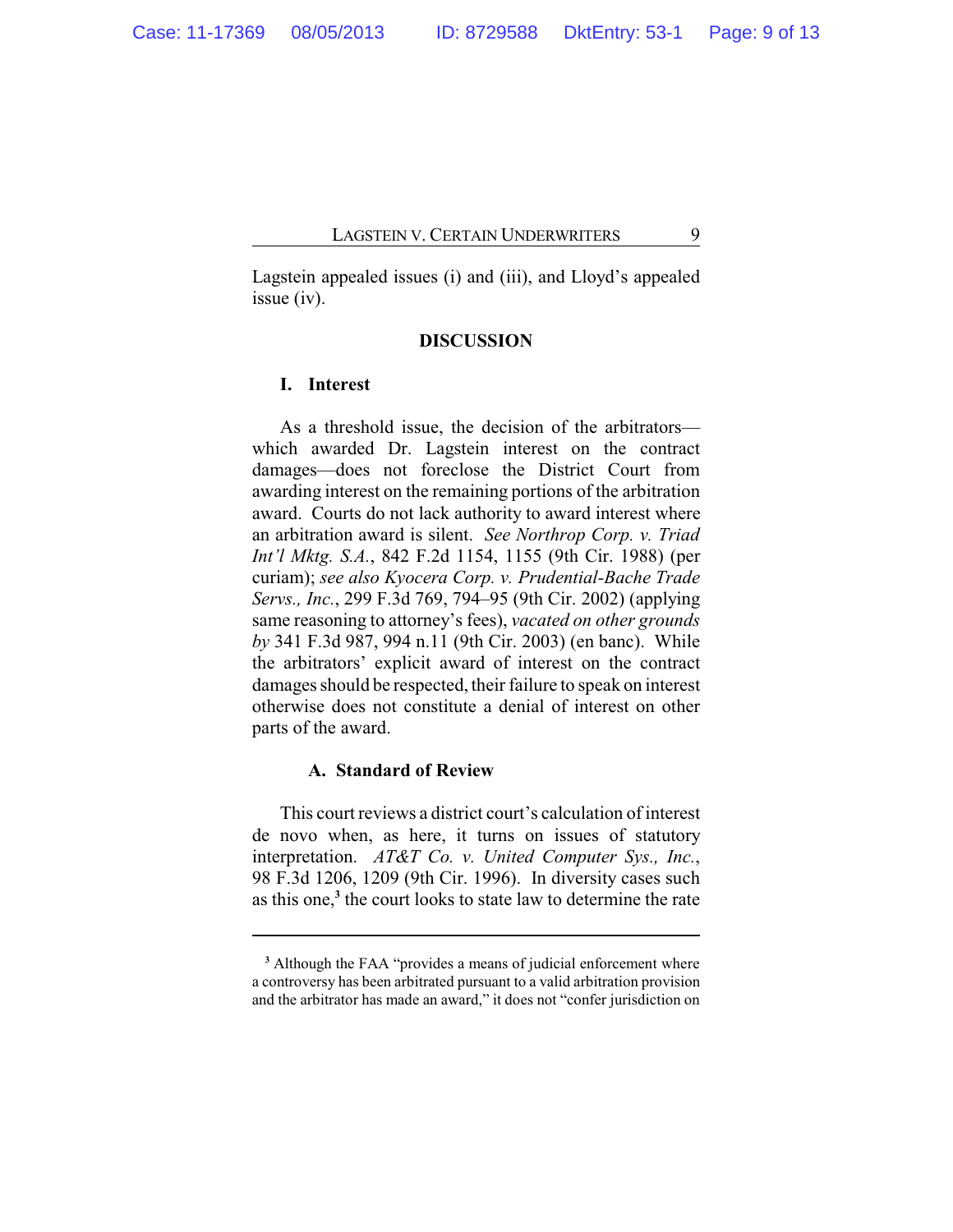of pre-judgment interest, while federal law determines the rate of post-judgment interest. *Northrop*, 842 F.2d at 1155.

## **B. Post-Award, Pre-Judgment Interest**

Under Nevada law, Dr. Lagstein is entitled to post-award, pre-judgment interest pursuant to Nev. Rev. Stat. § 17.130. *See Mausbach v. Lemke*, 866 P.2d 1146 (Nev. 1994). Although in *Mausbach* the Nevada Supreme Court held that "absent statutory or contractual authority, a district court in a confirmation proceeding may not add prejudgment interest to the arbitration award," the court in the same breath stated, "our ruling [does not] preclude the district court from awarding post-judgment interest, *commencing from the date of entry of the award itself*." *Id.* at 1150 (emphasis added). On this basis, it is evident that the term "prejudgment interest" as used in *Mausbach* refers to *pre-award* interest (i.e., interest on the arbitration award calculated from the date the complaint was filed) rather than *post-award*, *prejudgment* interest (*i.e., interest from the date of the arbitration* award until the date the court enters judgment). So while *Mausbach* precludes pre-award interest, it permits courts to award post-award, pre-judgment interest running from the date of the arbitration award.

federal district courts over actions to compel arbitration or to confirm or vacate arbitration awards, nor does it create a federal cause of action giving rise to federal question jurisdiction under 28 U.S.C. § 1331." *United States v. Park Place Assocs., Ltd.*, 563 F.3d 907, 918 (9th Cir. 2009) (internal citations omitted). Rather, there must be "some other independent basis for federal jurisdiction" in an FAA case, such as diversity jurisdiction. *Moses H. Cone Mem'l Hosp. v. Mercury Constr. Corp.*, 460 U.S. 1, 25 n.32 (1983). The District Court had diversity jurisdiction here since Lloyd's is a foreign corporation and Dr. Lagstein is a citizen of the state of Nevada. *See* 28 U.S.C. § 133 (2012).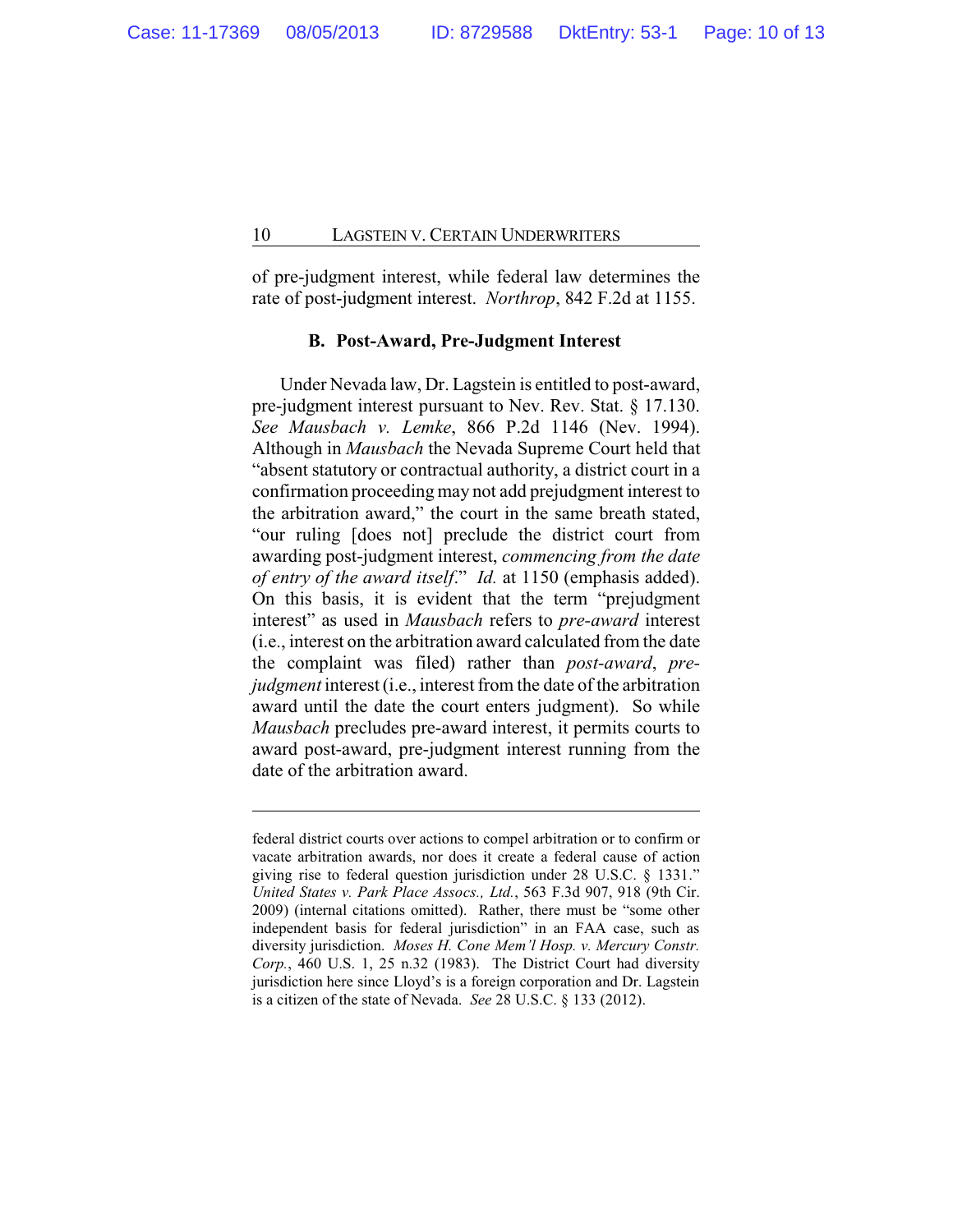Dr. Lagstein is thus entitled to collect post-award, prejudgment interest on the non-contract damages portions of the award from the date of the awards (August 31, 2006 and December 14, 2006) through the date of payment (December 20, 2010). This includes post-award, pre-judgment interest on punitive damages because the "trier of fact," in this instance the arbitration panel, "has heard all the evidence," and the amount of damages "can[] be ascertained." *Ramada Inns, Inc. v. Sharp*, 711 P.2d 1, 2 (Nev. 1985). Once the arbitration panel set the amount of punitive damages, Lloyd's could not delay payment so as "to make money during the [confirmation] process on what has been ordered to be paid to the plaintiff." *Powers v. United Servs. Auto. Ass'n*, 962 P.2d 596, 605–06 (Nev. 1998). Post-award, prejudgment interest on the non-contract damages should be calculated "at a rate equal to the prime rate at the largest bank in Nevada as ascertained by the Commissioner of Financial Institutions" on July 1, 2006, "plus 2 percent." Nev. Rev. Stat. § 17.130. "The rate must be adjusted accordingly on each January 1 and July 1 thereafter" until the date Lloyd's satisfied the judgment. *Id*. We reverse and remand for the District Court to calculate post-award, pre-judgment interest on the non-contract damages portions of the award accordingly.

## **i. Reform of the Mandate**

To the extent the mandate must include instructions on pre-judgment interest to comply with Rule 37(b) of the Federal Rules of Appellate Procedure, we reform the mandate as such. The District Court is directed to enter judgment in accordance with the amended mandate effective September 23, 2011.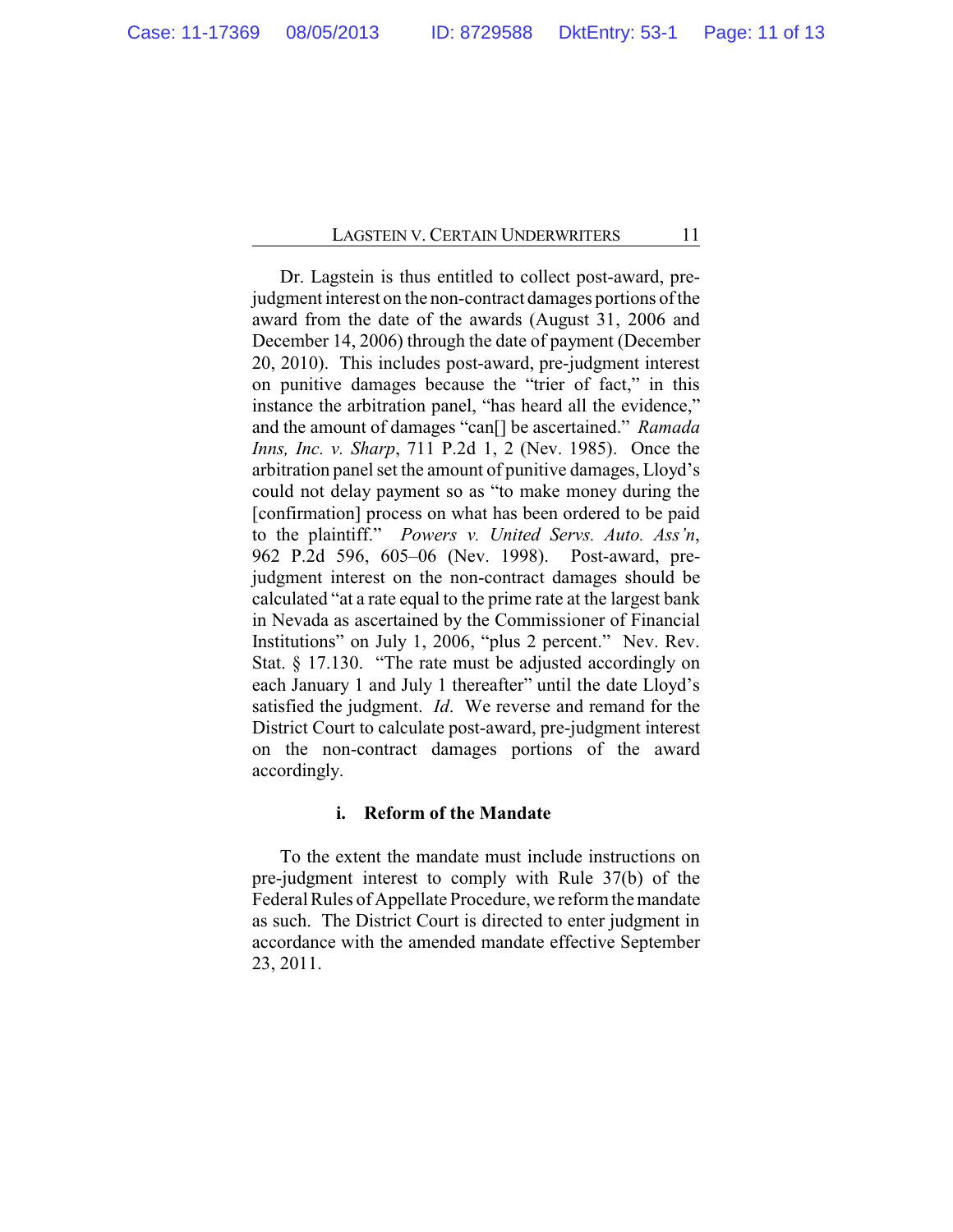## **C. Post-Judgment Interest**

Dr. Lagstein is entitled to collect post-judgment interest on his post-award, pre-judgment interest from the date of this opinion until the date Lloyd's pays the interest. Postjudgment interest on a district court judgment is mandatory per 28 U.S.C. § 1961. *Perkins v. Standard Oil Co.*, 487 F.2d 672, 674 (9th Cir. 1973). Post-judgment interest should be awarded on the entire amount of the judgment, including any pre-judgment interest. *Air Separation, Inc. v. Underwriters at Lloyd's of London*, 45 F.3d 288, 291 (9th Cir. 1995). Typically, post-judgment interest is awarded from the date of judgment until the judgment is satisfied. *See id.* But while judgment in this case was rendered on September 23, 2011, it was not until today, as set forth in this opinion, that "plaintiff's unconditional legal entitlement to pre[-]judgment interest was initially established." *Caffey v. Unum Life Ins. Co.*, 302 F.3d 576, 587 (6th Cir. 2002); *see Kaiser Aluminum & Chem. Corp. v. Bonjorno*, 494 U.S. 827, 835–36 (1990). On that basis, post-judgment interest on the post-award, prejudgment interest to which Dr. Lagstein is entitled will accrue from today until the date of payment.

### **II. Attorney's Fees**

This court reviews de novo questions of law concerning entitlement to attorney's fees. *Rickley v. Cnty. of Los Angeles*, 654 F.3d 950, 953 (9th Cir. 2011). State law governs whether a party is entitled to attorney's fees in diversity cases such as this one. *See LaFarge Conseils Et Etudes, S.A. v. Kaiser Cement & Gypsum Corp.*, 791 F.2d 1334, 1340–41 (9th Cir. 1986). Nevada law mandates attorney's fees in certain insurance lawsuits. *See* Nev. Rev. Stat.  $\S$  689A.410(5). It is the law of the case that section